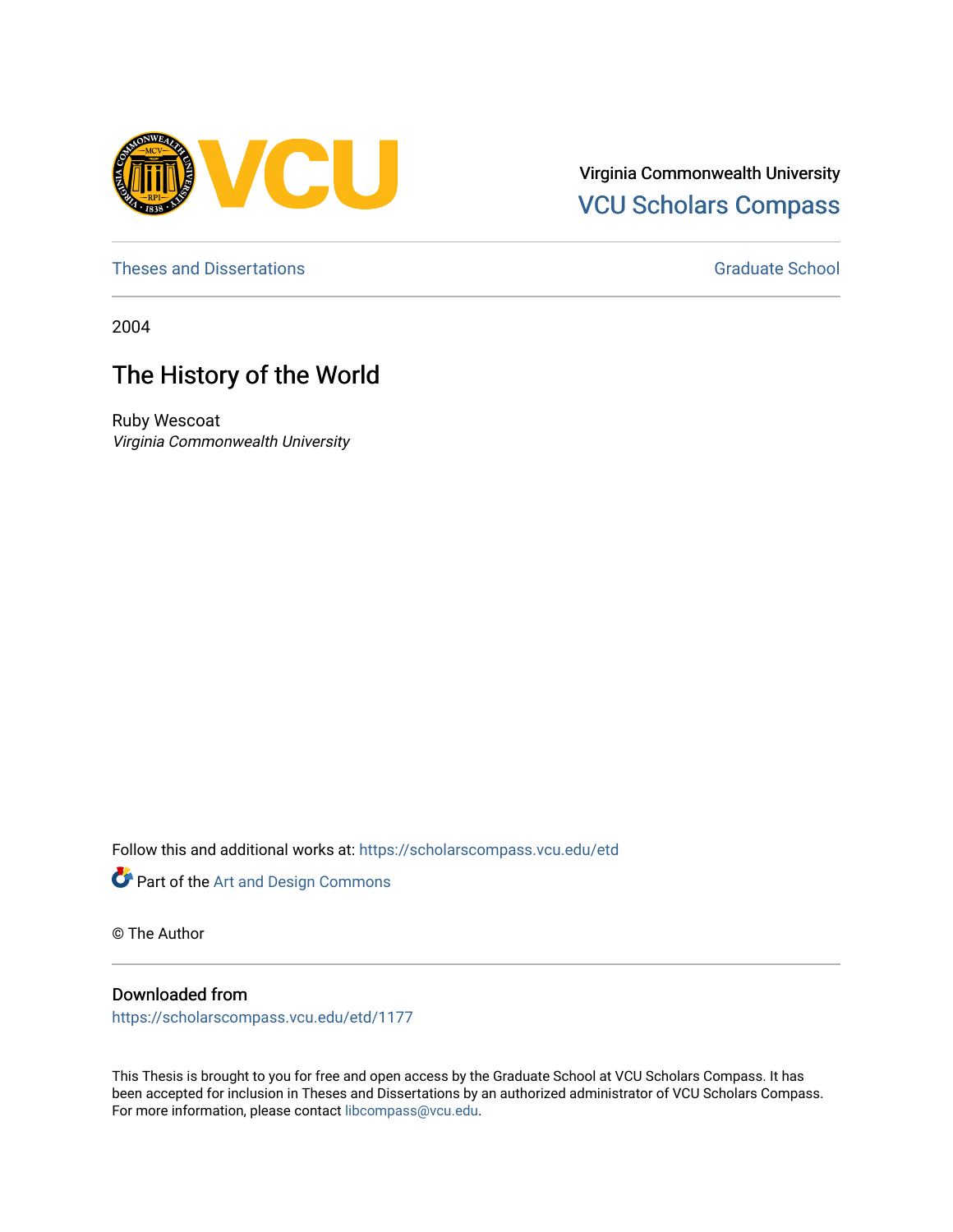© Ruby Wescoat, 2004

All Rights Reserved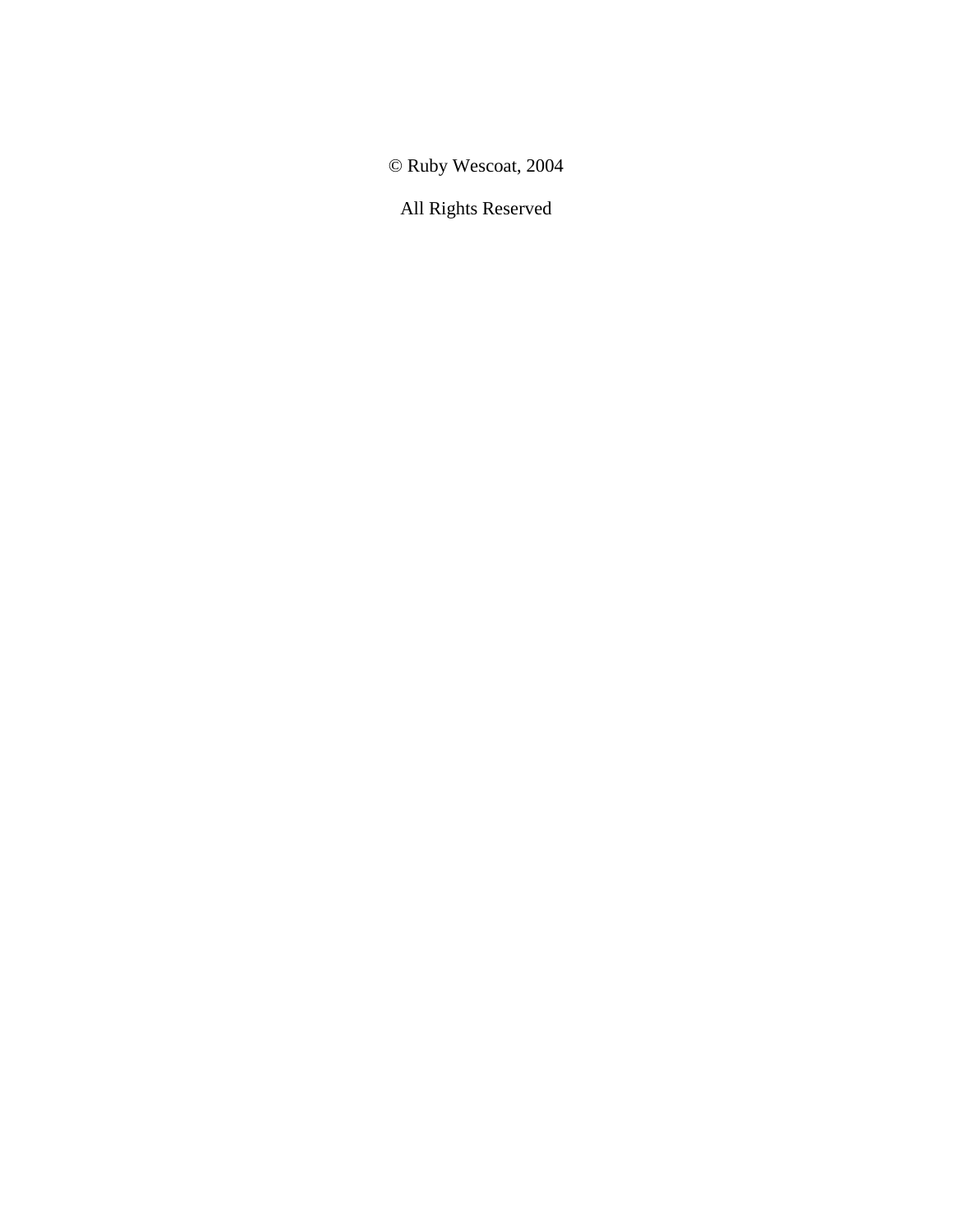# THE HISTORY OF THE WORLD

A thesis submitted in partial fulfillment of the requirements for the degree of Master of Fine Arts Degree at Virginia Commonwealth University.

by

# RUBY WESCOAT

Certificate of Fine Arts, Pennsylvania Academy of Fine Arts, 2000 Master of Fine Arts, Virginia Commonwealth University, 2004

# Director: ELIZABETH KING PROFESSOR, SCULPTURE DEPARTMENT

# Director: LESTER VAN WINKLE CHAIRMAN, SCULPTURE DEPARTMENT

Virginia Commonwealth University Richmond, Virginia May 2004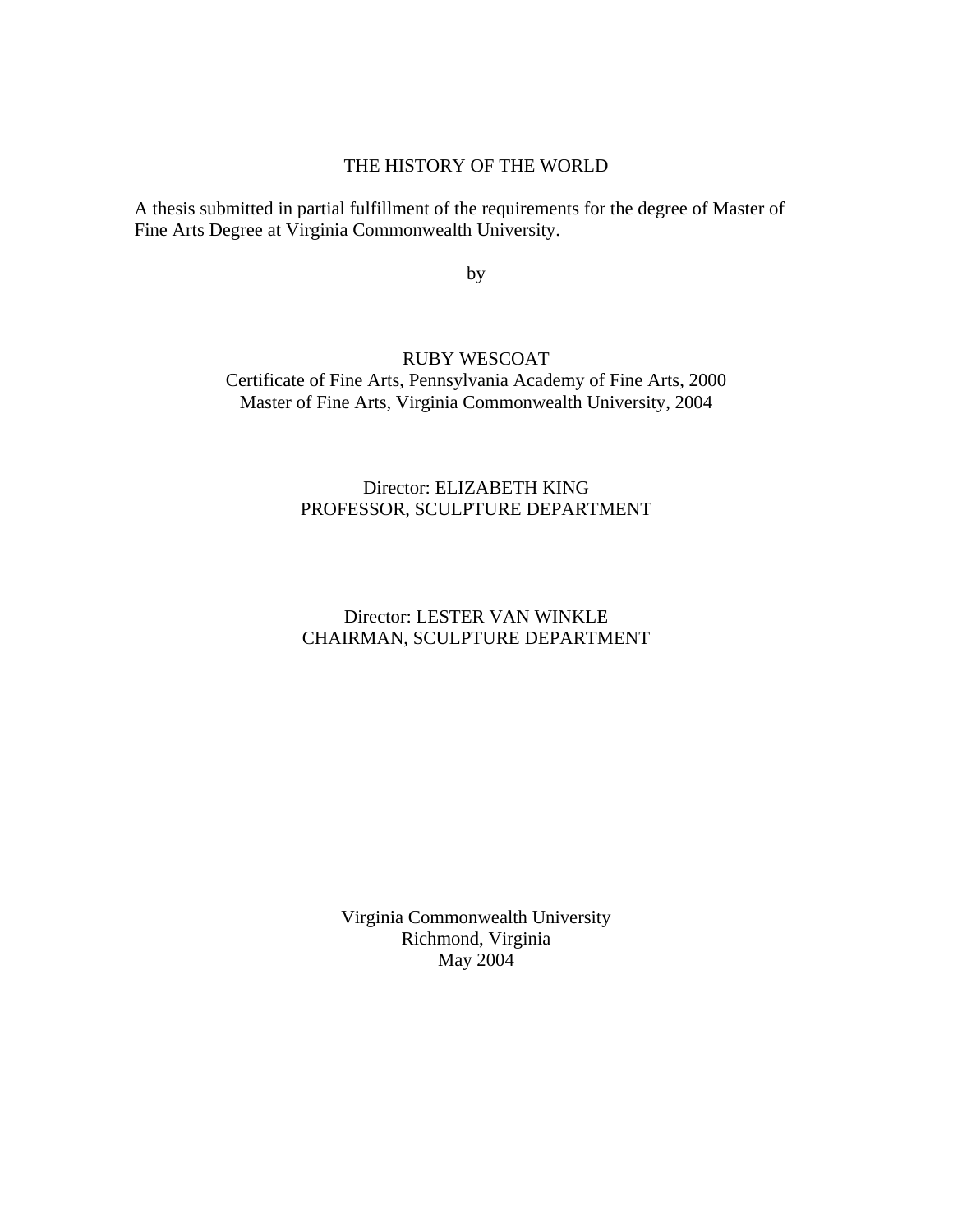### **Abstract**

### THE HISTORY OF THE WORLD

By Ruby Wescoat, MFA

A Thesis submitted in partial fulfillment of the requirements for the degree of Master of Fine Arts at Virginia Commonwealth University.

Virginia Commonwealth University, 2004

Major Director: Elizabeth King Professor of Sculpture, School of Fine Arts, Virginia Commonwealth University

This Thesis is my effort to understand what subjects I find interesting and why. In the processes of writing and making sculpture, I discovered that my underlying fascination is in history. I am interested in places and objects for their individual qualities, but I also want to know how they relate to the world. If I am drawn to an ancient place or object, I want to examine how it fits into the contemporary world, and visa versa. The complexity of these relationships is increased by the vast number of histories (or stories) that are intertwined in the world.

 Over the course of the thesis I write about my various influences, and the development of my work from undergraduate to graduate school. This progression has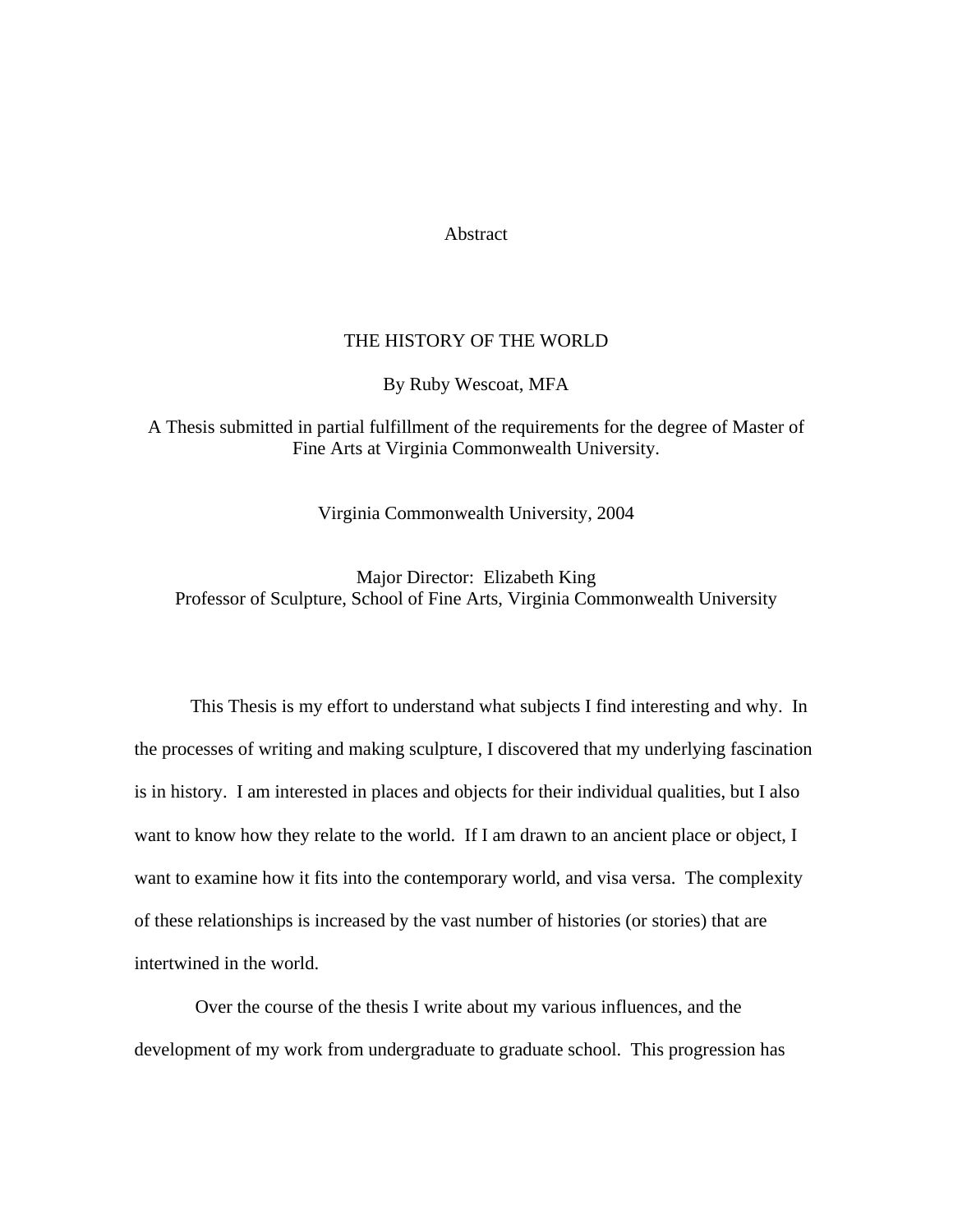been from observation of natural world to a more complex questioning of how the world came to be what it is. I conclude by defining the direction in which I want my work to continue: directly along the border between myth and reality.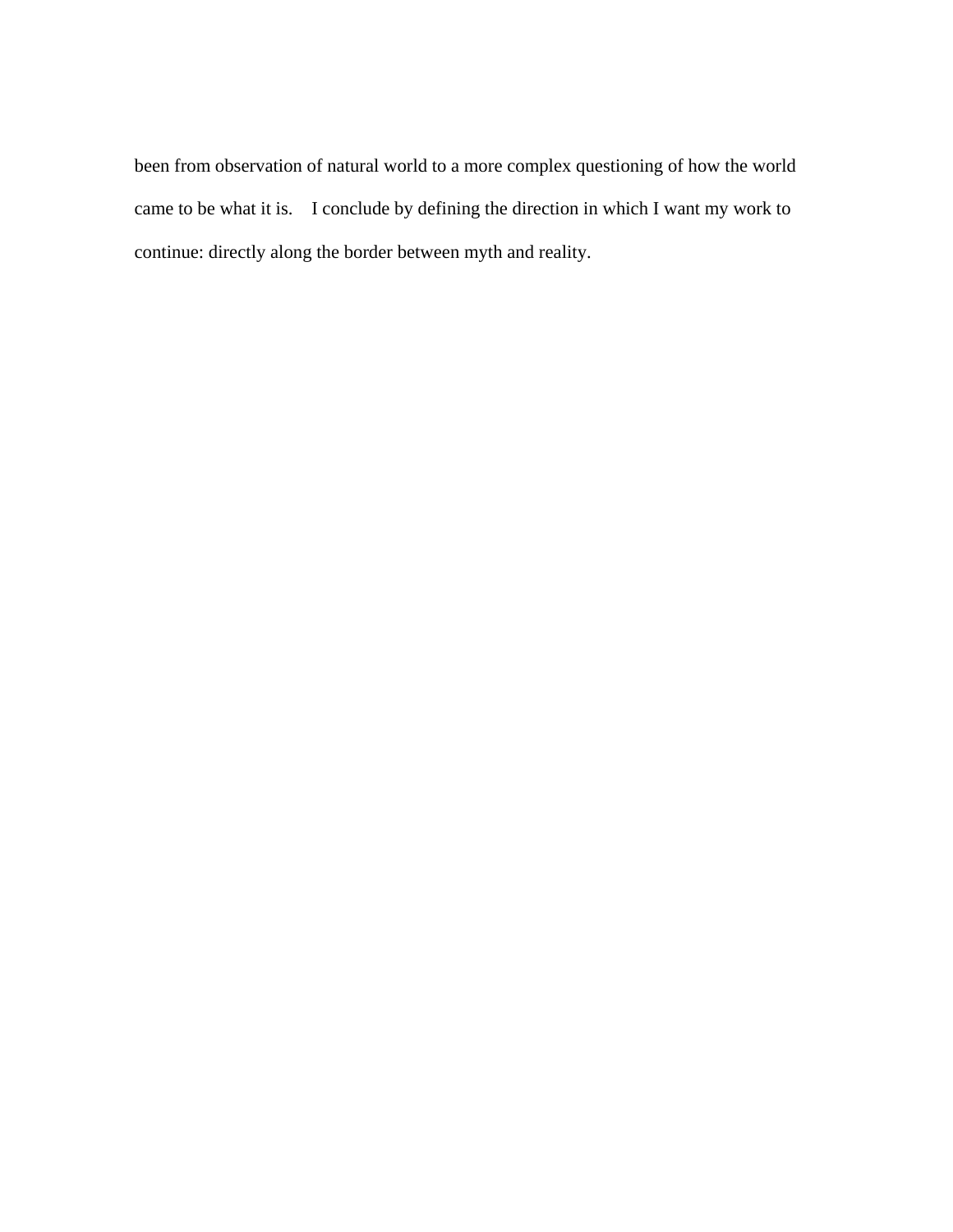### The History of the World

The Victorians might have seen the world as a surprise ball. The technology of the Industrial Age was spreading across the surface of the earth at the same time that the remains of ancient civilizations were being unearthed 50, 60 or 80 feet below the earth's surface. What wonder or existential dread might these events have inspired in the people of the time? So much had obviously come before them and their culture was rapidly being outpaced by the Modern age. But now that time has passed, and the Victorian world has become yet another layer of historic civilization upon the earth's crust.

In some places it is possible to see thousands of years of human history at a single glance. The modern city of Giza spreads out around the pyramids. The Acropolis is still visible above the traffic and Internet cafes of Athens. Who could have predicted this living collage, and who knows what it will become?

My own experiences of such historic places have been mixed. For example Rome's past and present seem perfectly integrated, while historic Athens seems completely estranged from its contemporary offspring. One main difference is economic; Rome has strong economy independent of tourism, while Athens does not.

Another difference between the lives of these cities is geographic. The forum, the coliseum and the pantheon are right in the middle of Rome, at or below the level of the city. Even though there are throngs of tourists, the sites are allowed to exist in a minimally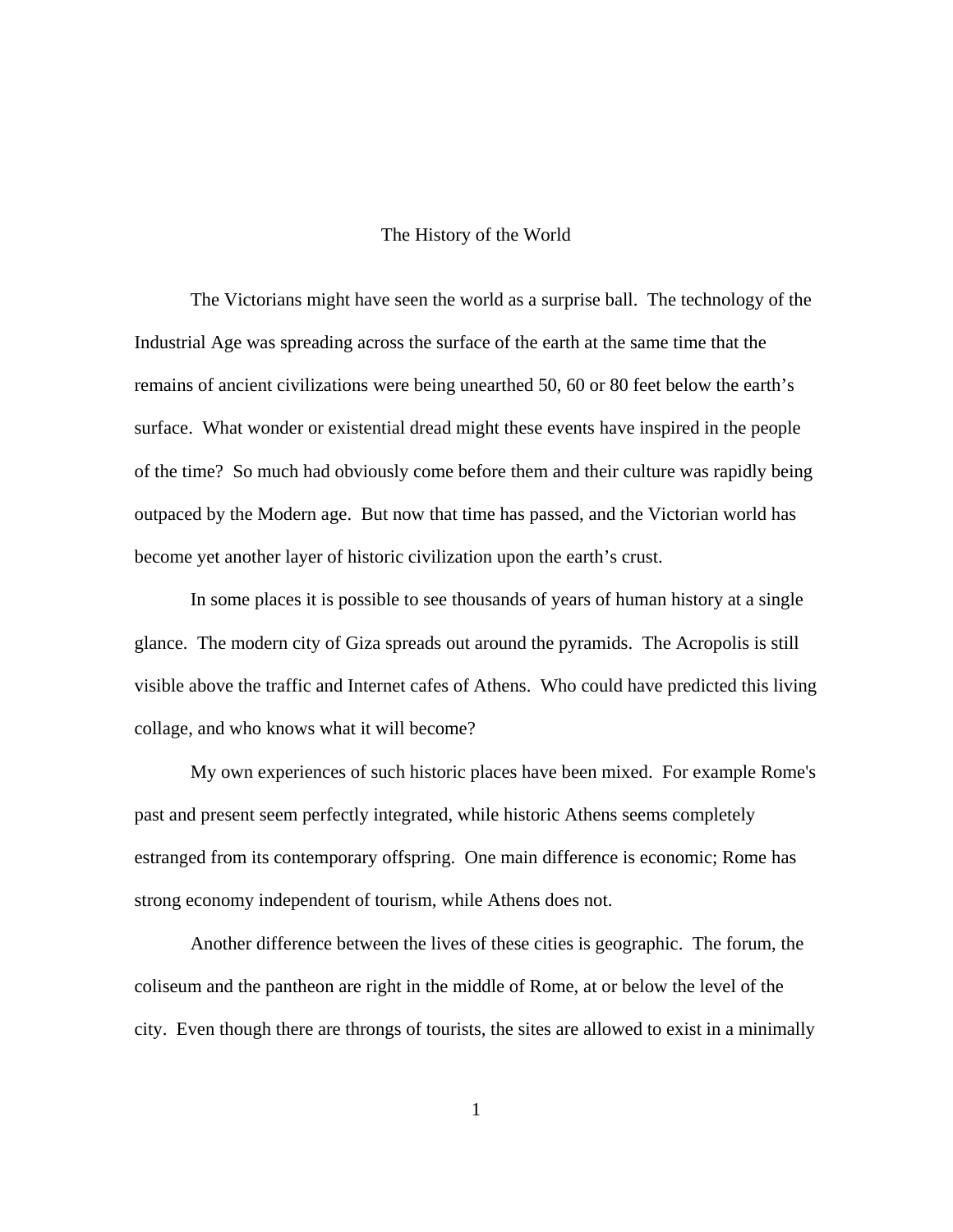self-conscious way as the rest of the city goes on about its business. There is even an animal shelter that operates in one corner of the Area Sacra forum.

The Acropolis however is perched on a hill above contemporary Athens, and it seems to exist as its own little island in a traffic circle while the city below exploits it. It is surrounded by busses and hotels and coffee shops that cater to the legions of tourists that visit every year. While my experience of Athens is limited, I got the feeling that the Acropolis was not allowed to exist in the present, but kept imprisoned in the past so it would continue to make a profit.

Does the attention of the world smother and diminish these places, or is the phenomenon of tourism part of the collage for better and for worse?

These are the questions that interest me and inspire my work. I find this time-lapse vision of the world to be simultaneously amazing, horrifying and absurd, characteristics that are reflected in my art.

### A Couple of Inspirations

Like the Victorian world, my interest in art was formed by a vision of the past and the march into the future. Growing up I was greatly enamored of the "high-tech" billboards that lined the streets in Chicago. My favorites were a Coca Cola sign that lit up and flashed different patterns, and an ad for a grocery store in which the panels flipped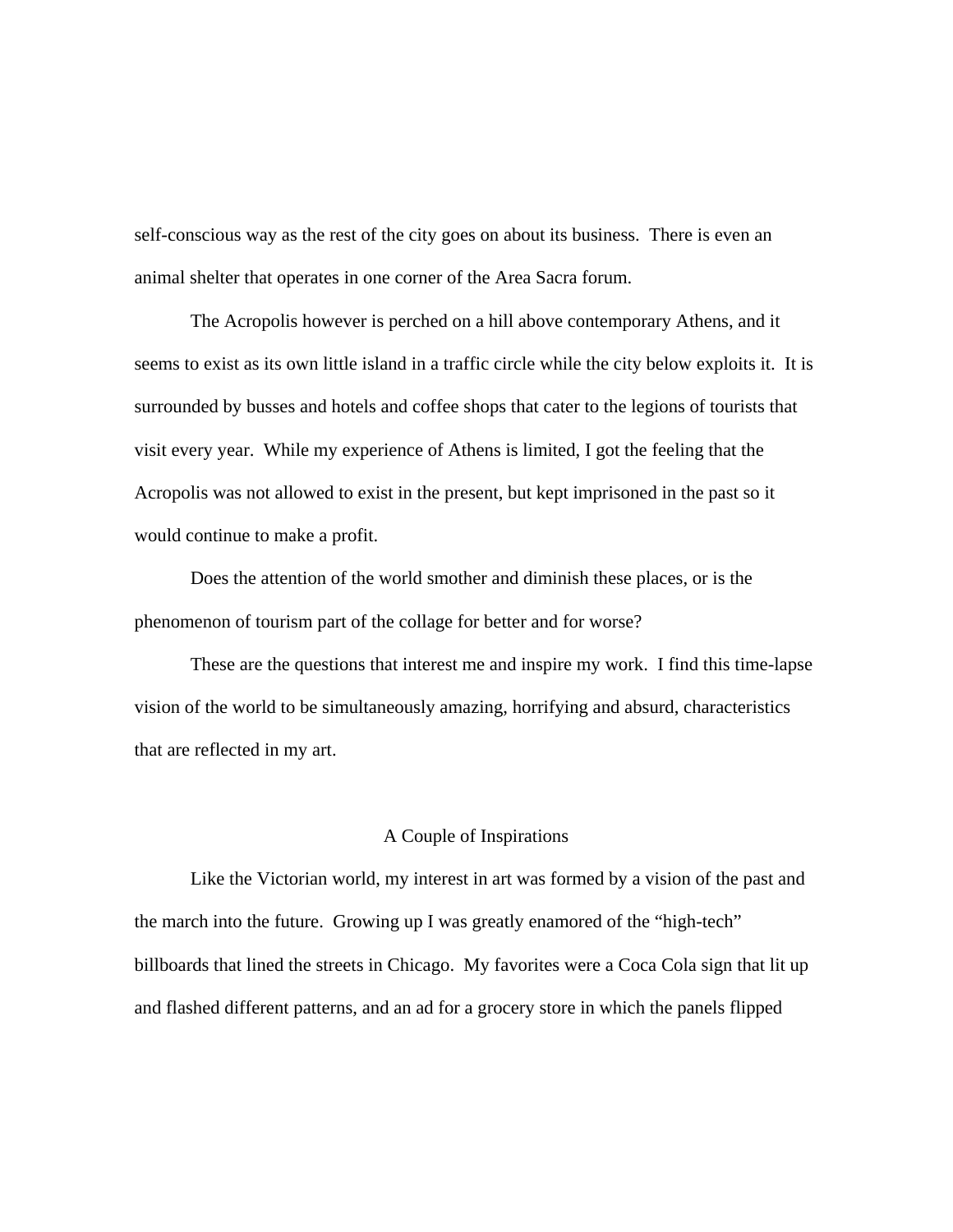over and showed different images every few seconds. Naturally I gravitated towards Pop art, which I found hilarious for its glorification of the lowbrow, banal art of the product.

At the same time I was developing an obsession with Ancient mythology. I lived close to the Oriental Institute in Chicago, and would regularly visit the winged bulls and mummies that it held. The museum had its own atmosphere, which was quiet and dim and ancient in contrast to the rest of the city. The sculpture inside had a quiet, serious power that (as in much ancient art) I still find stunning.

#### The Subject and its Context

Realism is my natural way of working. Striving towards an accurate portrait of an object or creature is an expression of love for the subject. One gains an intimacy with her subject through intense labor, and the art is a marker of the time spent studying the subject.

The first sculpture I made was a six-foot concrete alligator. I did not have a model, so I struggled to decipher each part of the animal with Xeroxes and magazines. The feet and the teeth were especially important, and especially hard to understand. I found the alligator inexplicably hilarious and delightful. I imagined the pleasure of being an alligator basking in the sun. When I was finished sculpting I felt satisfied that I understood the alligator, if only through its form and my appreciation.

As my work evolves, however, I want to see my subjects in more complex contexts and relationships with the world. In fact the context can become the most interesting part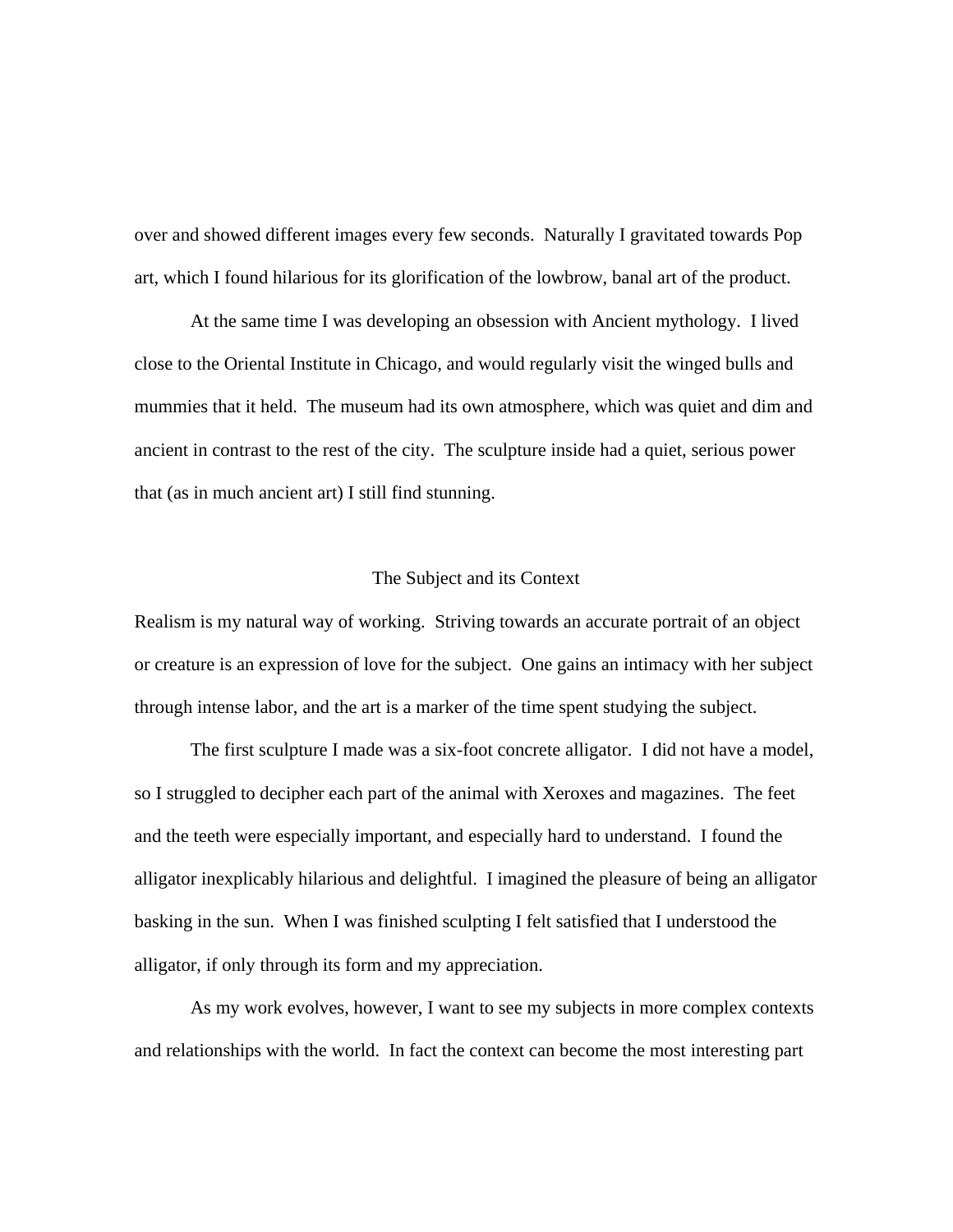of the work. How do these creatures or objects that interest me fit into the collage of the world and of time?

My thoughts about this relationship between the subject and the world began with a series of wool quilts that I made in collaboration with my mom. We worked with diverse images of objects and creatures gathered from accumulated newspaper clippings and encyclopedias. By packing the images tightly together within the quilt's borders, we alluded to the strangeness and complexity of the of the world's inhabitants. How curious that all these different manifestations can exist together in the world.

One of the quilts*, Space Junk,* exemplifies the balance between humor and horror that I strive for in my work. My first thought about the phenomena of space junk is "how apocalyptic to be surrounded by a whirling bunch of garbage." My second thought is "I wonder what kind of garbage it is? Probably some nuts and bolts, a muffler, a shoe, a bible..."

### Surreal Contexts

The surrealist interpretation of this relationship between subject and context interests me, in particular the work of Rene Magritte. Magritte placed great importance on fidelity to nature, but manipulated the context just enough to throw things off balance. The 1952 painting Les Valeurs Personelles (Personal Values) depicts an average bedroom. It has a wood floor with two oriental rugs, a bed in one corner and a wardrobe in the other.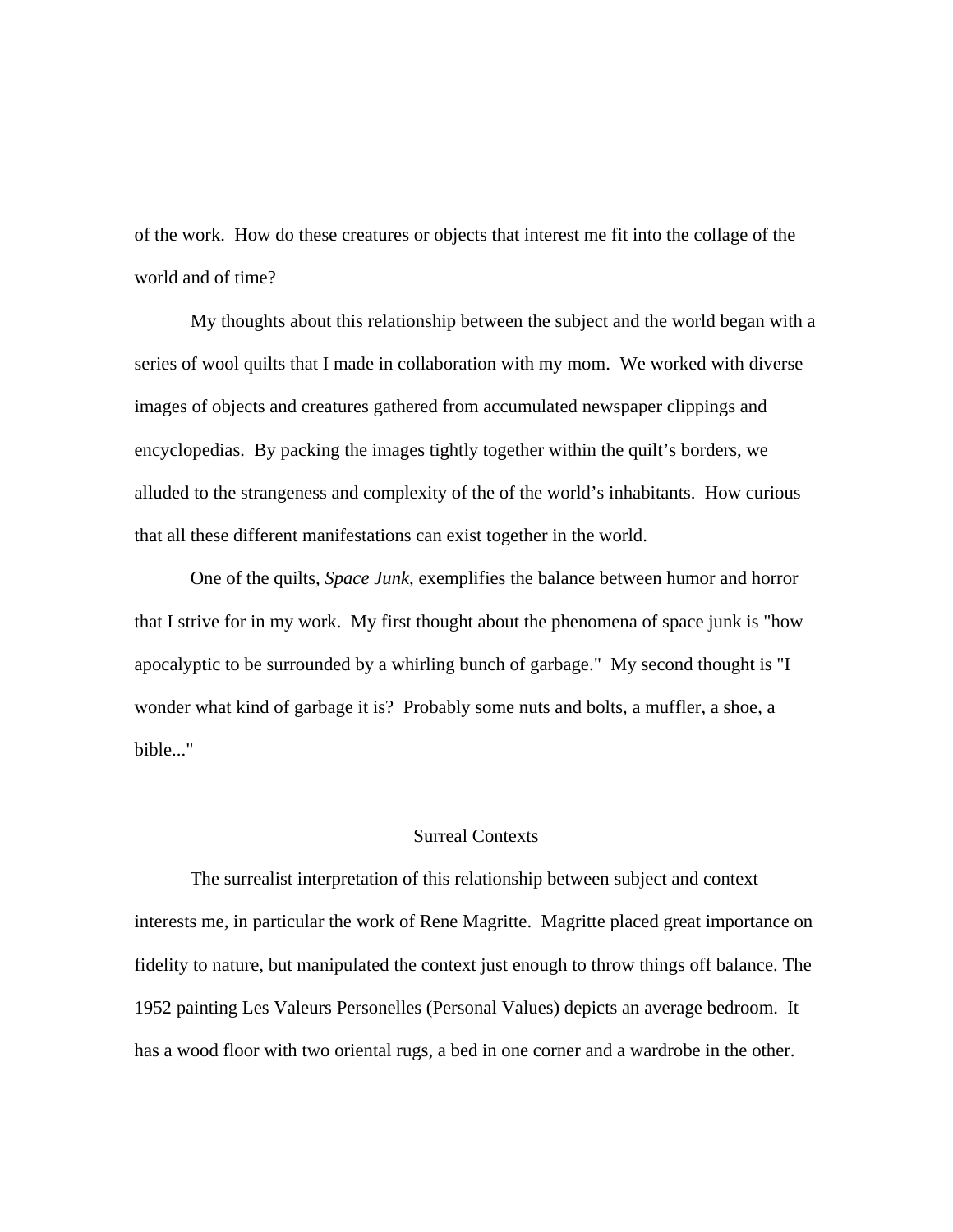Several mundane objects are placed around the room: a comb, a glass, a powder brush, a match and a cake of soap. But the objects are vastly oversized, they tower above the furniture, and the walls are painted sky blue with clouds.

What is the viewer to think? Is this a still life in a bedroom or a bedroom in a still life? Does the scale of each object somehow relate to its significance, or is the artist implying that these things are all equally insignificant in comparison to the sky and the world beyond?

I am going to go out on a limb and say that Bob Dylan (whose music inspires me) is also a surrealist, and that he is famous because he introduced surrealism to music. His songs often involve ordinary stories and objects that are made extraordinary by their surroundings and juxtapositions:

Johnny's in the basement Mixing up the medicine I'm on the pavement Thinking about the government The man in the trench coat Badge out, laid off Says he's got a bad cough Wants to get it paid off Look out kid It's somethin' you did God knows when But you're doin' it again You better duck down the alley way Lookin' for a new friend The man in the coon-skin cap In the big pen Wants eleven dollar bills You only got ten (Bob Dylan, *Subterranean Homesick Blues.)*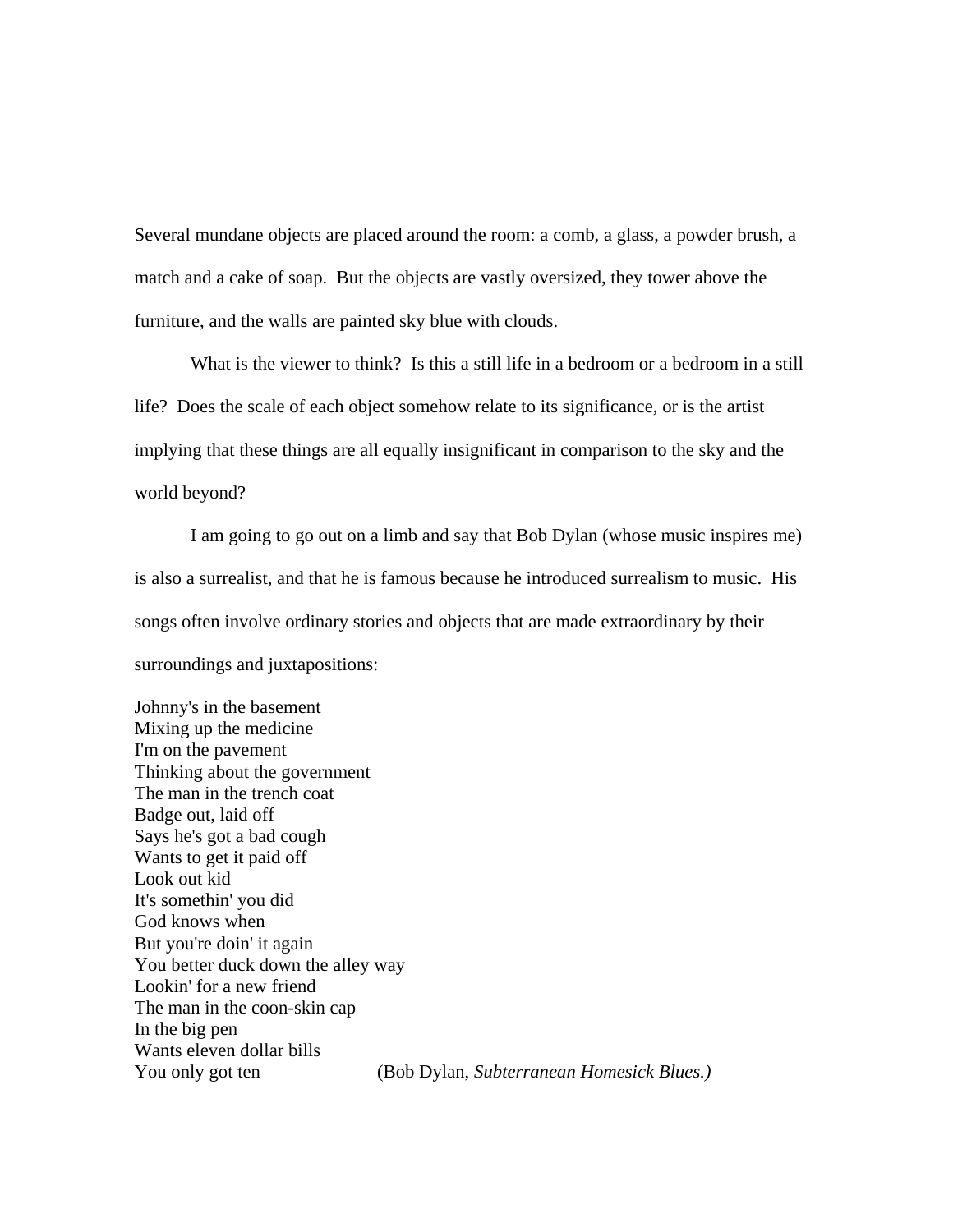## Current Work

Throughout graduate school I have been looking for ways to explore these ideas. For my candidacy review I showed two pieces, *These Things Happen* and *A Beautiful Oblivion*. Each was a diorama mounted behind a wall, with a small window allowing the viewer to look inside.

# These Things Happen

In *These things happen,* an American subdivision burns in the foreground while a smiling Hindu goddess looks on, untouched by this human tragedy. The goddess is Durga, both the mother and the destroyer of the universe. By juxtaposing these cultural images, I mean to compare two notions of time, the linear and the cyclical. From the traditionally linear western perspective, this fire is a tragic event in a long story comprised of individual stories. Each story is significant and accounted for by an omnipotent narrator.

From a traditionally cyclical eastern perspective, this event is a tragic role that will be replayed again and again, just as the universe will be recreated and re-destroyed forever. Better luck to the individuals involved next time.

Perhaps both versions of the event are correct, civilizations are continuously created and destroyed, but each story is slightly different.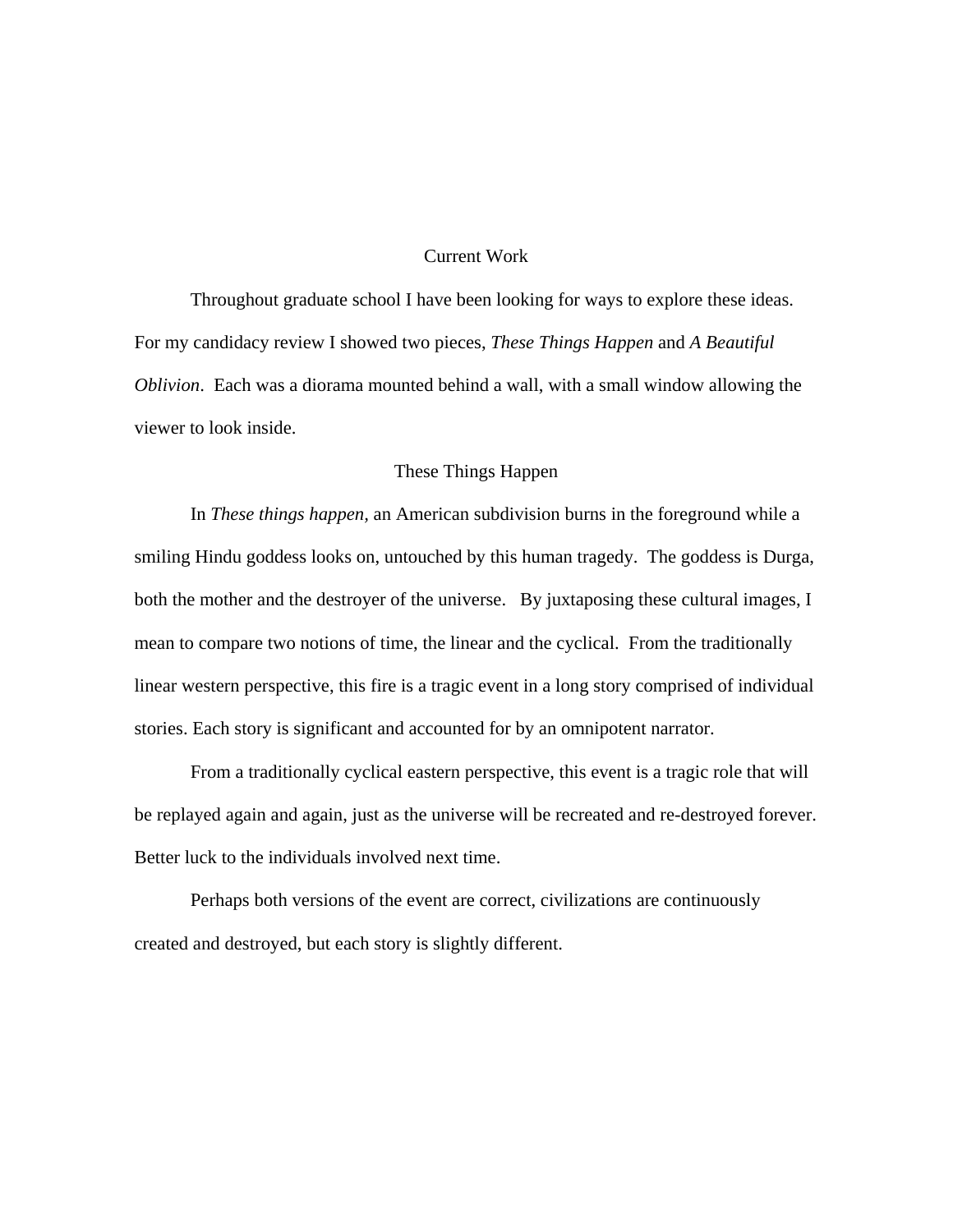### Beautiful Oblivion

In the second piece, *A Beautiful Oblivion,* a pack of feral dogs runs through the streets of an abandoned suburb. The landscape is dusted with snow, and there is the pink glow of a city in the distance. It is an ode to a suburb in Colorado where I took many nighttime walks. The streets were almost always devoid of people, leading me to imagine it as a ghost town and wonder what it would be like as an architectural ruin.

It is hard to imagine one's own time taking on the mysterious, nostalgic luster of the past- everything seems too obvious and ordinary. But give it enough time and it will certainly look romantic to someone.

#### MFA Show

#### Oracle

In my second year of school, I have worked on three main projects. The first is a video animation that I call *Oracle.* It begins with a close up shot of a sphinx lying on a rock, gently fanning its wings. Eventually the camera pulls back and a sublime mountainous vista appears (made from a painting of the American West by Albert Bierstadt). The sphinx then gets up and vomits photographs from around the turn of the nineteenth century, and the sky turns dark as the photos pile up to create their own mountain.

The idea for this project came to me almost fully formed except for the American landscape, which I believe is what makes it work. It is the American story, which is all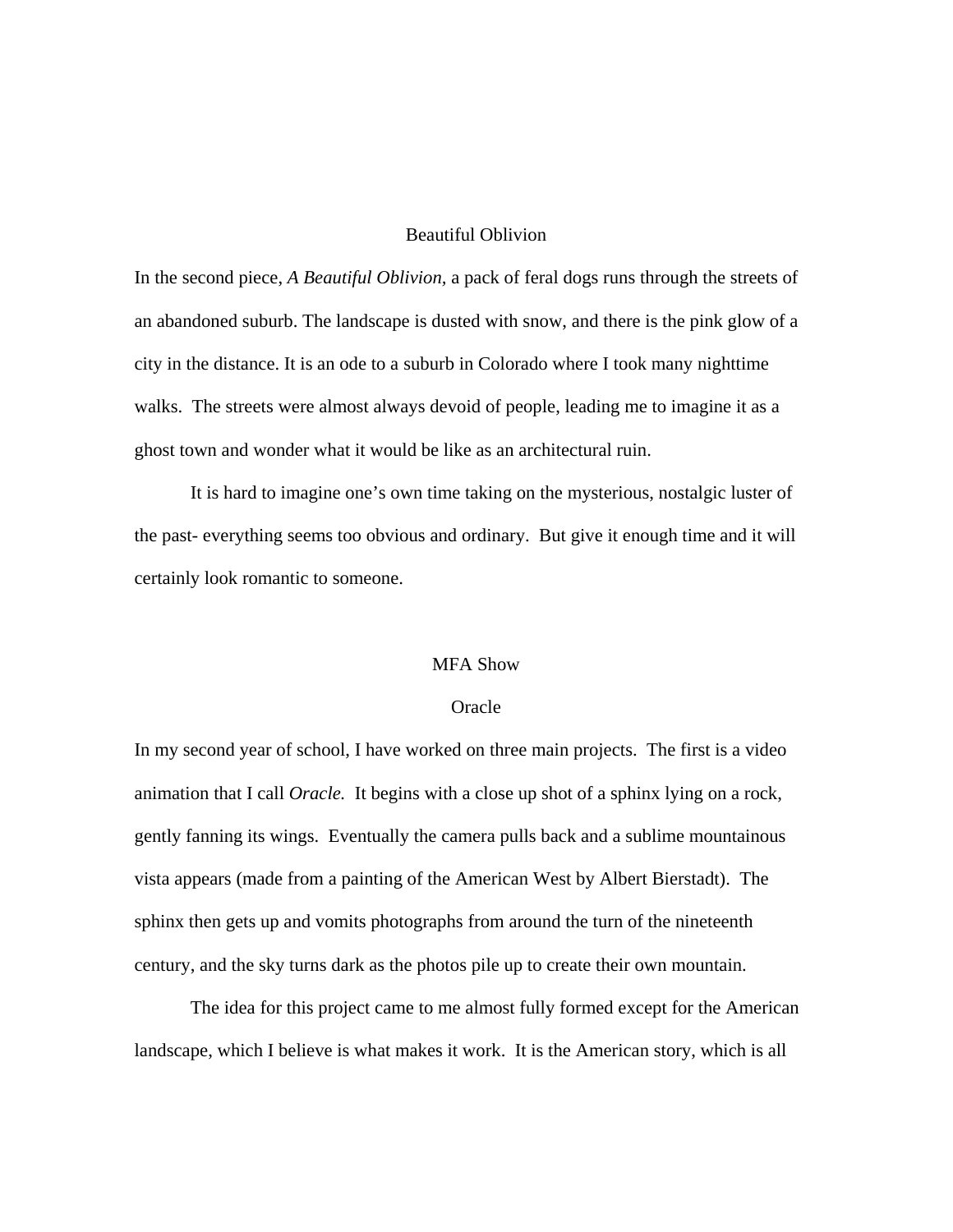about the transition into the industrial age, and the changes that development can make to the land.

The photos that create the mountain are not of factories or blight however; they are primarily images of beauty. There are lots of portraits and seascapes and female nudes. There are photographs of Victorian archeological expeditions in Egypt and Greece. They are idealistic and romantic images, just like the culture that set about reshaping its new world.

The sphinx as narrator of the story is my favorite aspect of this piece. I love having a mythological character from a long dead civilization (our philosophical forbearer, in fact) be the oracle. It appeals to my desire to see the world in layers of collage. If the sphinx can foresee our blunders in a time so much past her prime, undoubtedly she has seen around the next corner as well.

#### The Last Supper

The second piece is called *The Last Supper,* and *i*t continues my theme of the rise and fall of civilization. It consists of a long, narrow table piled with food and models of architectural icons from various millennia. The table is tilting at an alarming angle, as if the ground below is slowly swallowing it up.

There are numerous references I considered while working on this project. The tradition of still life painting with its records of bounty and warnings of vanitas is an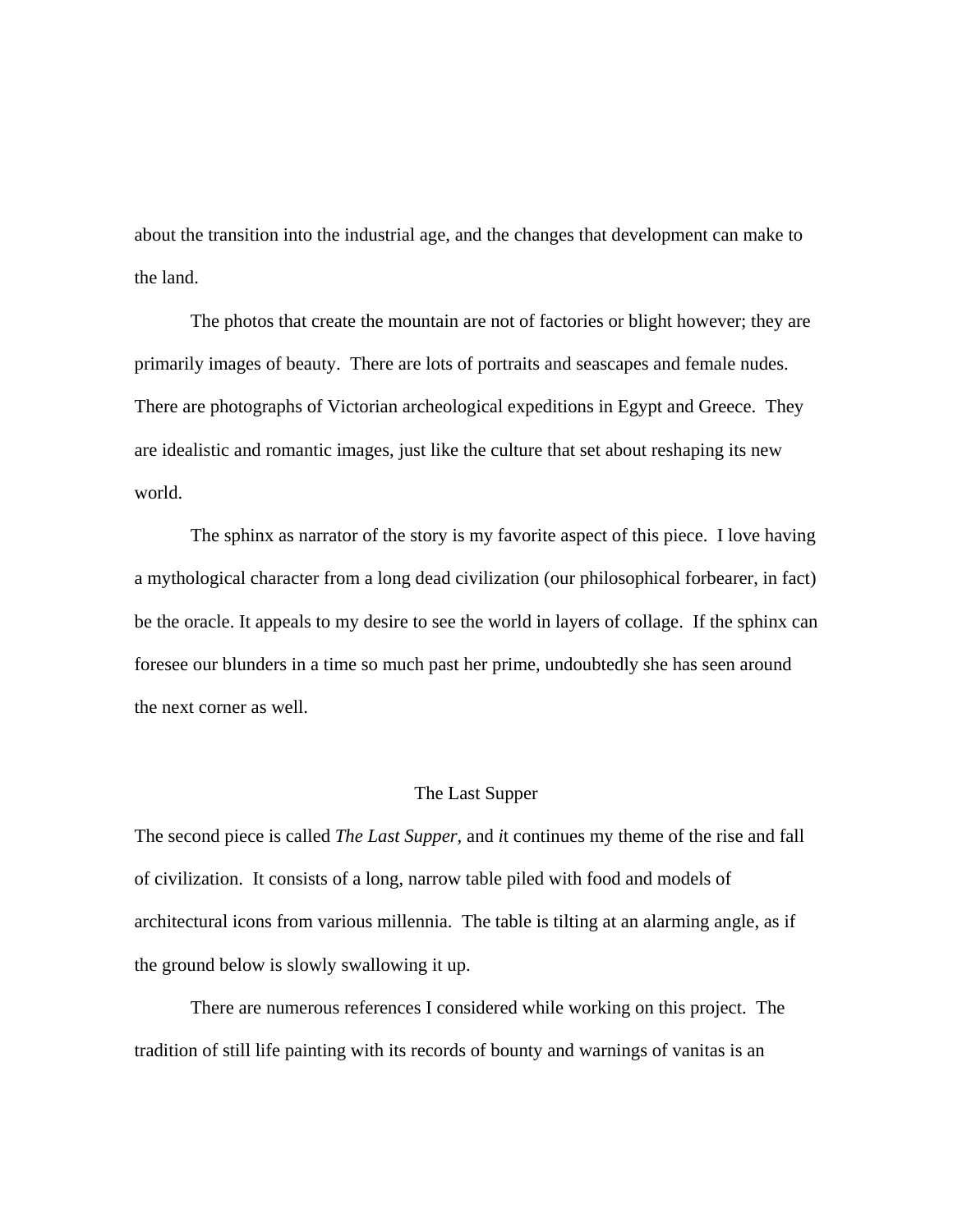obvious inspiration. The pleasure I took in sculpting the various items must be similar to the pleasure that a still life painter takes in painting the sumptuous display.

Some of my references are purely formal, my models of the Great Pyramids made me think of pyramids of oranges in the grocery store. The curls on the Buddha's head made me think of a plate of snails. The leaning tower of Pisa made me think of a wedding cake, and so on.

Another allusion that occurred to me while working was the table of Miss Haversham in Dickens' novel *Great Expectations*. Miss Haversham was forsaken by her fiancée on the day of her wedding, and in mortification she stopped the passage of time (to the best of her ability) at that moment. And so the cakes and gifts still sat moldering on her dining table some fifty years after the event took place. Ideally, my table has an air of petrifaction and abandonment similar to the one that Dickens' describes in Miss Haversham's house.

But mostly I thought about the cruise liner and the Grand Tour, a tradition that is still alive and well. The luxury of consuming a decadent feast is somehow similar to the luxury of consuming experiences of the Wonders of the World. The experience will come and go very quickly, but it is bound to leave a lasting impression in its wake.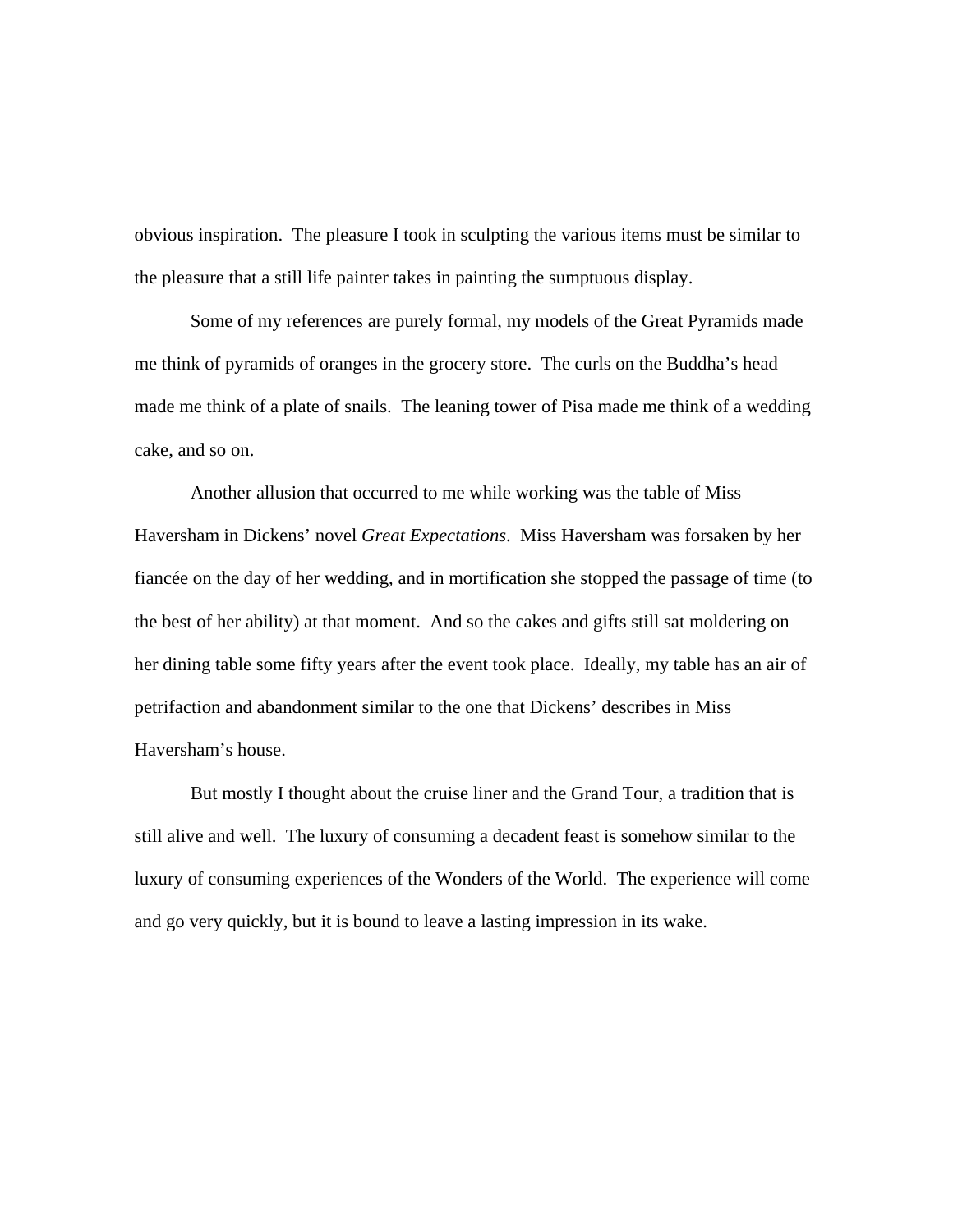# Conclusion

In The Lion the Witch and the Wardrobe, C.S. Lewis creates a mythical world that can be accessed through the back of an old wardrobe. One goes deeper and deeper into the wardrobe, pushing through layers of coats until he arrives on the snowy edge of a forest marked by a lamppost.

I would like my work to exist in that place where the coats turn into trees, and the real world meets the fantastic. I want to examine nostalgia and try to create that thing we think we missed, that imagined world, half fact and half fiction.